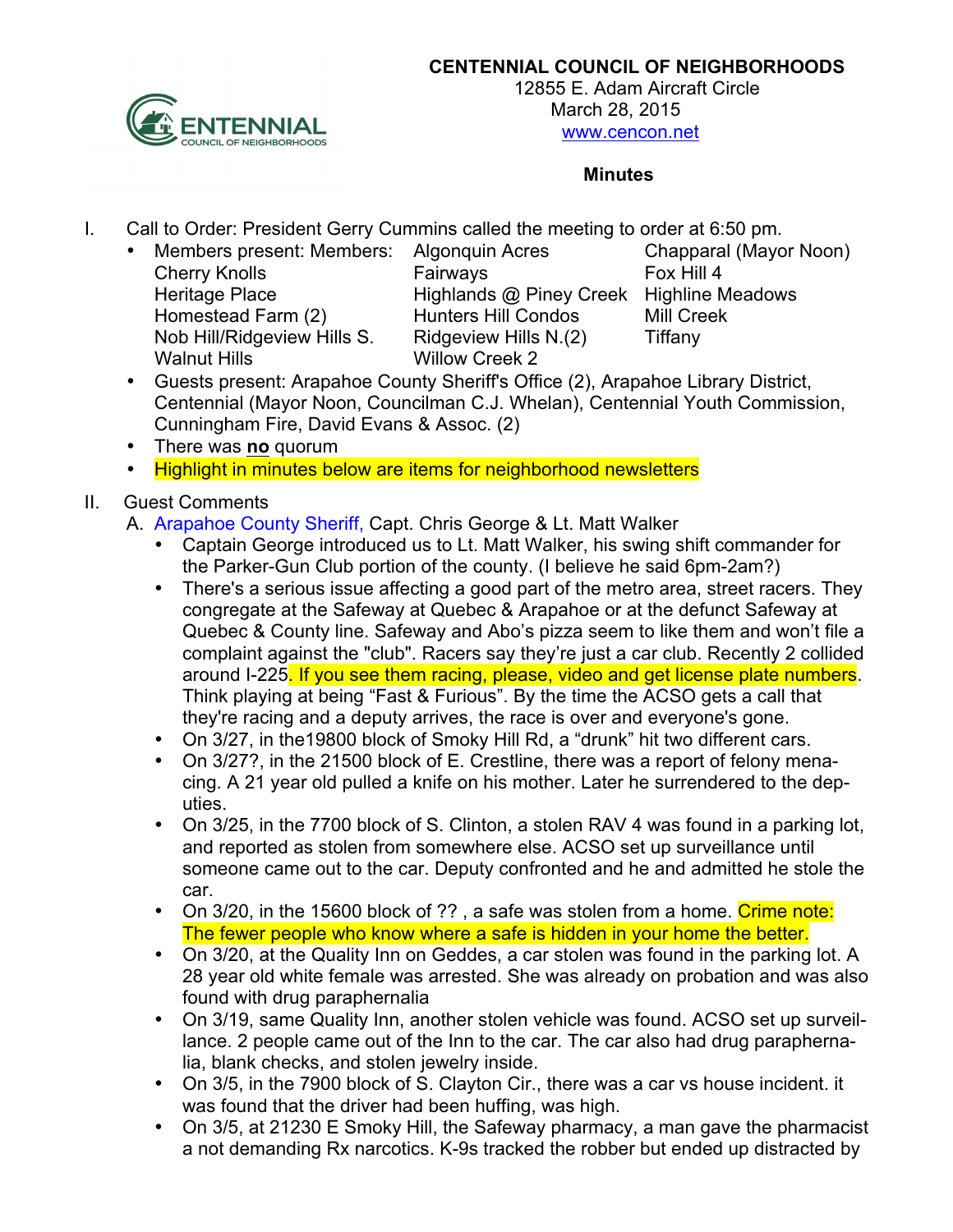a small dog let off leash. K-9s see this as "lunch" and a different incident resulted. If you see a police action with dogs, stay out of the roads, keep dogs on leash.

- On 2/23, at 6848 S Revere Pky., the National Guard building, an AWOL Guardsman showed up threatening to "go postal" on the Guard because of a pay SNAFU.
- On 2/26, a DUI school bus driver was arrested (from his bus).
- Maurer: How can folks not wear a seatbelt with all the noise it makes? George: The can tune it out, or can buckle it behind them.
- Doerr: The Aurora 2<sup>nd</sup> highest accident intersection is Smoky Hill & Buckley. Aurora wants to move a red light camera over from another intersection. Isn't that Centennial? George: Aurora can do that if the intersection is in Aurora. Cathy Noon: There are several intersections that are actually not in the city though 2/3 corners are actually in the City. A neighboring municipality may actually control the roads themselves.
- Cummins: Are you continuing to work with hotels to try & stop crimes? George: Yes.
- Livingston: How is Deputy Forman? George: He's in rehab at Spaulding, in Aurora. It's 1 month out and he's doing very well. He has a target date of 5/1 to be out of rehab.
- Noon: How bad was the accident at Belleview & I-25 on 3/25? Jerry Rhodes: A Tractor-trailer rig rolled over & pinned 3 cars. There were injuries, but no deaths.
- George told a story of a man leaving NE to catch a flight at DIA in the 3/23 blizzard. He ran off the road and wasn't found for 6 hours. If you're going to travel a far distance, have food & warm blankets, and check the weather before you leave.
- B. Arapahoe Library District, Daisy Grice, Manager of Community Libraries
	- With the passing of the mill levy, ALD will be focusing our 2016 efforts in six key areas to serve our patrons:
		- o Spaces
			- Expand the Children's area at the Eloise May branch library
			- Remodel the Café at the Smoky Hill Library
			- Find an ideal location for a new library on the Eastern Plains
			- Move to automated materials handling using Radio Frequency Identification (RFID) technology
		- o Technology
			- Broaden technology literacy through coding instruction and out Makerspace and Media Labs
		- o Services for Older Adults
		- o Advisory Services
		- o Programming
		- o Rebranding
	- ALD is extending hours: Starting Sun., 4/1,Fri. will be open until 7pm; Sun. will be adding 2 hours, Noon - 6pm. Southglenn Lib. has slightly different hours, they'll open at 9am during the week but keep their weekend hours, Saturdays will be a little later than the the other libraries.
	- April is ALD's  $50<sup>th</sup>$  birthday, there'll be a party 1pm at Koelbel on 4/2. There will be lots of activities in all libraries.
	- It's time again for One Book for Colorado meant to ready children for kindergarten, 4 year olds.
	- Continuing the series of author events, ALD will have author Maggie Stiefvator on 4/30, at the Embassy Suites DTC at 4/30, 2-4 pm.
		- o Maggie Stiefvater is the *New York Times* best-selling author of young adult novels including: *The Raven Cycle*, *The Scorpio Races*, and *The Shiver*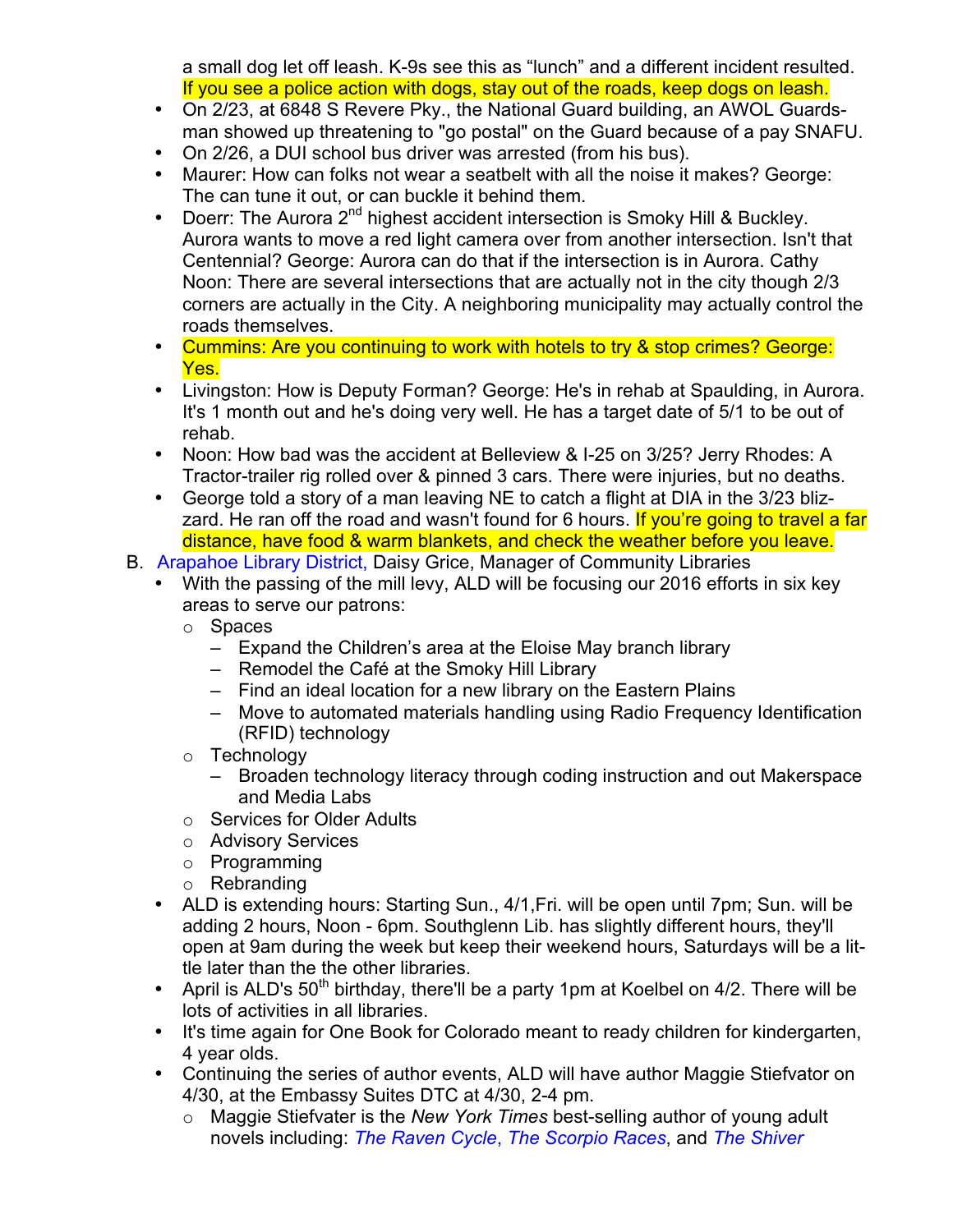*Trilogy*. Stiefvater will discuss her newest novel, *The Raven King*, the final installment of The Raven Cycle. A book signing will follow the presentation. Books will be available for purchase on site through Tattered Cover. Program for Adults and Teens. Book Talk: 2-3pm; Signing: 3/4pm. The event is free, but you must register (arapahoelibraries.org/meet-author-maggie-stiefvater) Seating is limited.

- Noon: Id heard that you hired a senior librarian? Grice: Yes, for extending outreach services to seniors. Noon: This should mean more senior programming. There will be a panel of staff of surrounding libraries, e.g., Bemis, Aurora, us on 4/25 at the regular meeting of the Arapahoe County Council on Aging Panel at Caley Ridge Assisted Living facility on the northeast corner of Boston & Caley, 1-2:30.
- C. Arapahoe Park & Rec District, Delos Searle, Asst. District Manager (not present)
	- There will be an election for the Board of Directors on 5/4. Drop ballots at the Trails Rec. Center.
	- All par pavilions will be opening on 4/4 for the season.
	- There are some APRD even flyers linked below. Prizes will be awarded to the team with the highest total percentage of weight/inches lost. It includes a 6-week class with a trainer.
		- o Biggest Winners Weight Loss Challenge, 4/15-5/27, fee, deadline to register is 4/5 on the website. Prizes will be awarded to the team with the highest total percentage of weight/inches lost. It includes a 6-week class with a trainer. More info, see the flyer.
		- o Journeys to Wellness: Programs for Cancer Patients & Survivors. See the flyer.
		- o Music & Sign Class. Learn Sign with your baby, Saturdays 9-9:30am, April & May. Fee. See the flyer.
- D. Fire Districts, Cunningham Fire, Chief Rhodes
	- Cunningham Fire, Littleton Fire, South Metro Fire
	- Cunningham:
		- o The May elections have been cancelled, 2 people are running for 2 board positions, C.J. Whelan and Jeff Trasker. CFPD has five new firefighters in training and a fire prevention technician starting next week. They had a building collapse exercise at Buckley. CFD found a driver who slid off of I-70 in the blizzard, The Colorado Fire Service has 2 multifunction aircraft, they search for fires but also stranded motorists, like during the blizzard, search & rescue.
	- Littleton:
		- $\circ$  Littleton Fire is now taking registrations for the Kids' Mini Fire Academy. This summer's sessions are June 27 - 30 & July 18 - 21. If you know a child 8-12 year olds, who might be interested, please, let them know. See the website for more info. They're also excited to announce a new program, starting this summer, for teens entering 9th - 12th grade. We're offering a 3 day Teen Academy, June 14 - 16. The information and application will be on our website soon.
		- $\circ$  They've ordered a new fire trucks & 2 medic units, expected later this year. The new station in DougCo to have a grand opening Aug. They've hired 19 new firefighters/medics and a recruit academy starts 4/4.
	- South Metro Fire:
		- o Their elections have been cancelled also. The incumbents are continuing.
		- $\circ$  On 3/25, SMFPD was awarded Internationally Accredited Agency Status by the Commission on Fire Accreditation International. This is the second time the agency has been accredited since the merger of South Metro and Parker Fire Districts.
		- $\circ$  Sta. 31 is opening on 4/19, open house at a later date.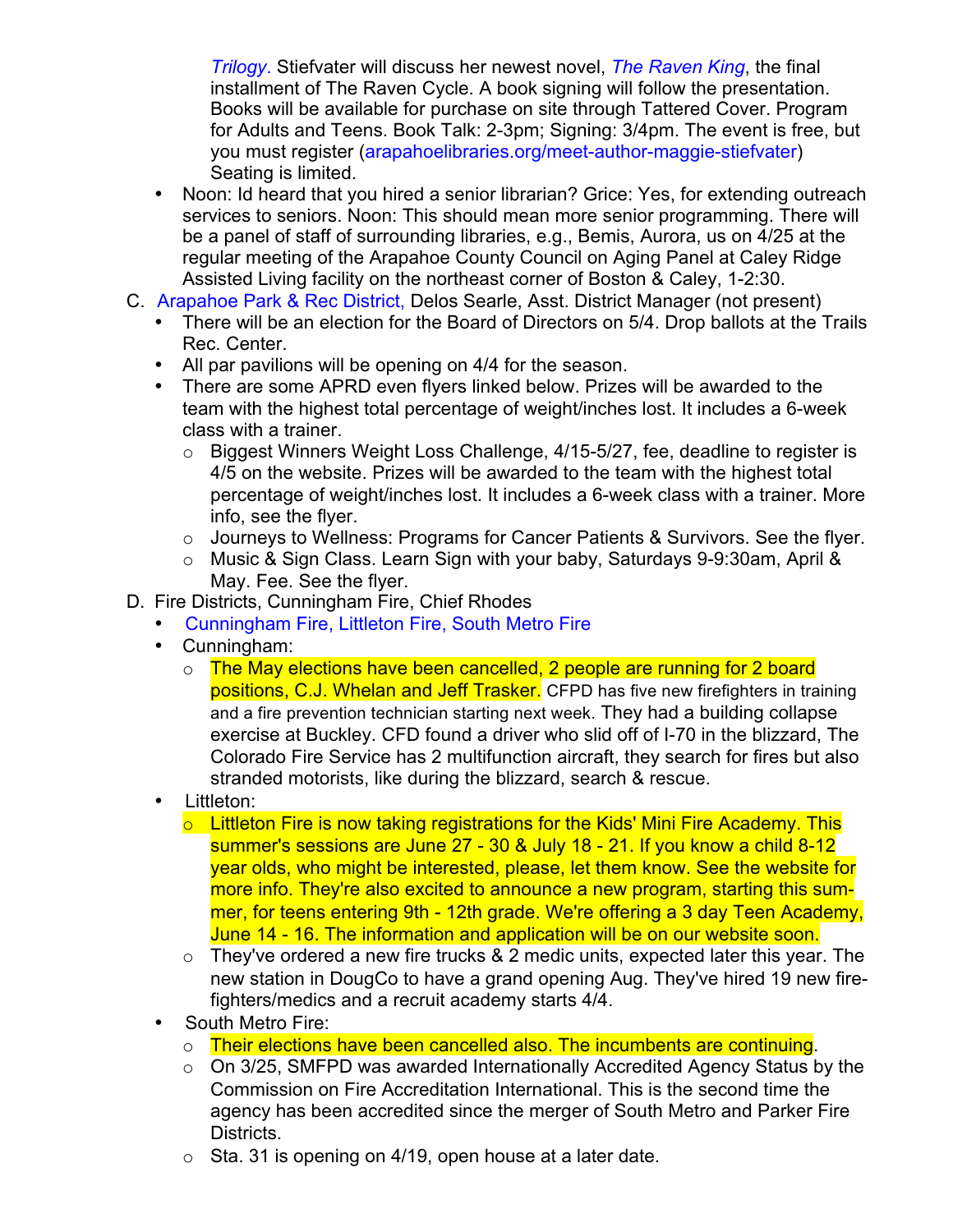- o Troy Jackson, 26-year veteran of SMFPD & current Training Bureau Chief, has been selected as the new Asst. Chief of Operations.
- The week of 4/10-16 is National Public Safety Telecommunicators Week in honor and recognition of public safety dispatchers for their diligence and professionalism in helping to keep our citizens, employees, and visitors safe.
- Friday, 4/1, is First Responders Appreciation Day @ the State Capitol. First responders are invited to the capitol where Senators & Representatives show their appreciation, share personal stories, and enter official resolutions into the record.
- C.J. Whelan: Chief Jerry Rhodes has been chosen as this year's Man of the Year by the Aurora Chamber of Commerce.
- E. South Suburban Park & Rec District, Teresa Cope, Communications Director (not present)
	- SSPRD will have their Board of Director elections. There are 4 people running for 2 seats. Cummins will MC a candidate forum on 4/9, 10am, at Goodson Rec. Center. You may vote on 5/3 at the SSPRD Admin. building.
	- A schedule of April SSPRD events and activities is linked below.
- F. City of Centennial
	- Mayor Noon:
		- $\circ$  It's time to apply for the Planning & Zoning Commission & the Board of Review. Applications are due the middle of month and can be found on the City's website. There is a new application procedure in place whereby a person may file an application at any time and it will be held in a file. People who send in these applications will be notified when their board or commission is on deck.
		- o Survey available at centennialco.gov/2016-citizen-survey
		- $\circ$  A Denver Water line replacement project (in Dist.1) will replace all the lines in the next 3 yrs.
		- $\circ$  Centennial has a moratorium on cutting into roads within 2 years of a mill & overlay (except for emergency) \$6.5M has been set aside for roads projects this year.
		- C.J. Whelan:
			- o Beekeeping: The Land Development Code is being changed to recognize beekeping. There will be a final hearing on the new ordinance at City Council in May. Beekeeping is proposed to be allowed only on single-family residential (not multifamily) lots; hives should be placed10' from property lines; the number of hives depends on the size of the lot.
			- o City Council did some strategic planning on 3/18.
			- $\circ$  All roads in the City were assayed for their quality to decide what roadwork must be done tis year. The general condition of roads in the City has gone up from last year.
			- $\circ$  The City's Fiber Master Plan has been approved: develop the fiber backbone for the City (not yet fiber to the home), to network facilities: libraries, schools, sheriff, fire.
- III. Arapahoe Rd. & I-25 and Dry Creek Rd. & I-25: Joe Hart, PE, David Evan & Assoc., Inc.
	- The Arapahoe Rd. project will finally be starting in May and the Dry Creek Rd. Study should be finishing up later this year. Come hear updates from the consultant on both of these project.
	- CenCON had an excellent presentation by Hart & Langerman on these 2 projects.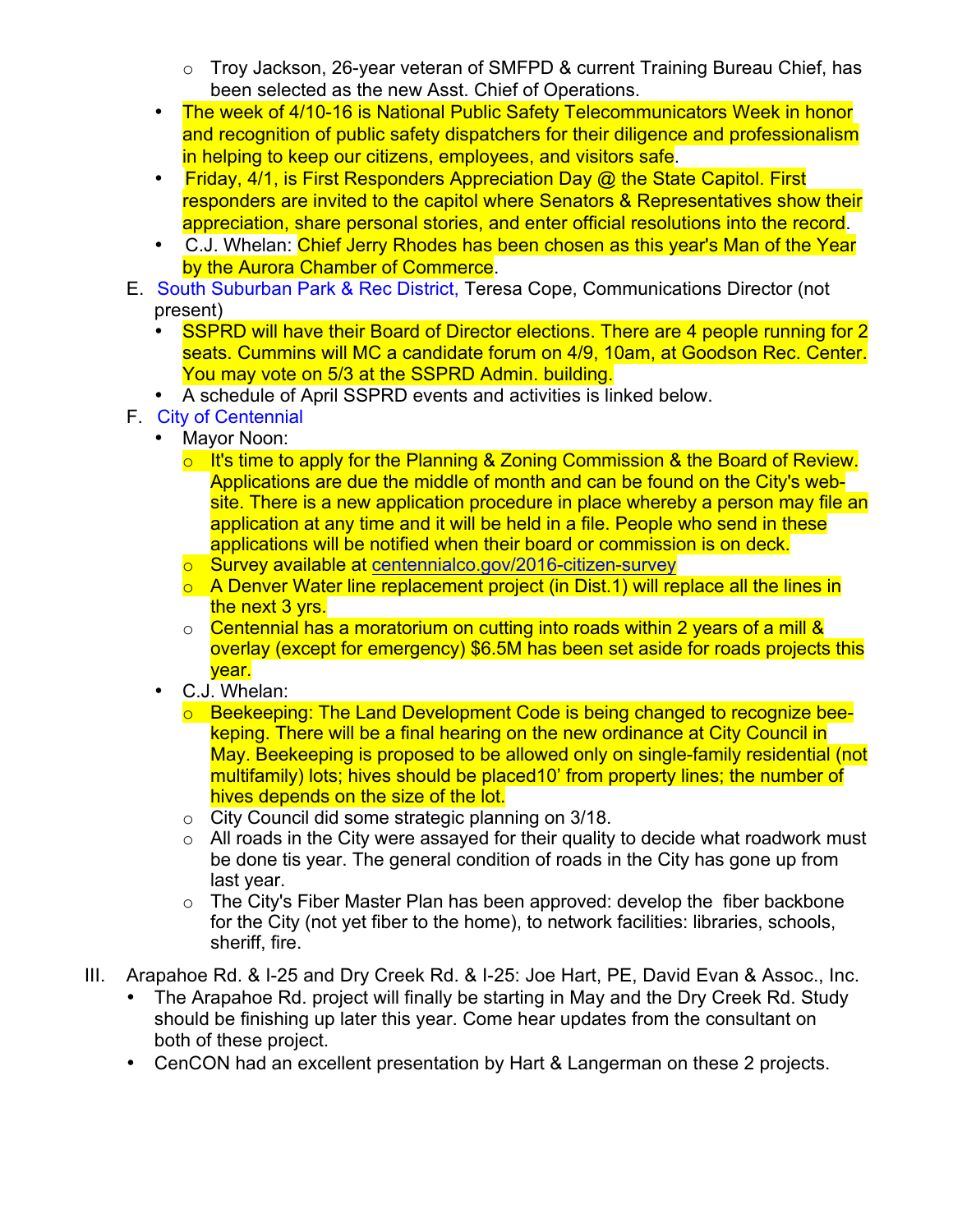- IV. CenCON Business
	- A. President's report, Gerry Cummins
		- Polly Page would like to present a pro-fracking program. The members present were not really interested in hearing this.
		- Kellogg: Can the City do anything about Xcel cutting down trees? Noon: No, they are their own entity and are operating in their legal easements to protect the coherence of our electric grid.
	- B. Secretary, Andrea Suhaka
		- A motion was made, seconded, and passed unanimously to approve the minutes of the Feb. meeting.(Doerr/Kellogg)
	- C. Treasurer's report, Henry Blum
		- Checking Account at Wells Fargo Bank, Smoky Hill Branch:

|           | • Balance forward from 2/22/16 report | \$2,815.10 |
|-----------|---------------------------------------|------------|
|           | Income: Dues deposited*               | 360.00     |
|           | <b>Expenses: None</b>                 | 0.0        |
| $\bullet$ | Account balance, 3/28/16              | \$3,175.10 |

- Fox Hill Filing #4; FoxRidge; Glenn Oaks; Greenwood South; Hanover Place; Heritage Place; Highline Meadows; Hunters Hill Condos; Hunters Hill; Mill Creek; Palos Verdes; Tiffany
- V. 2<sup>nd</sup> Vice President, Plans, Ed Bain/Tammy Maurer
	- Cathy Noon, C.J. Whelan and Andrea Suhaka left the room before this part of the meeting.
	- Sunset Terrace Townhomes Site Plan: SW corner of Quincy & Flanders. 62 single family, attached, townhomes in 18 separate 4-plex and duplex buildings, open grass areas, sidewalks incorporated into layout to provide pedestrian connectivity, gated access.
	- Bank of America Site Plan: 6930 S University Blvd. (south side of University & Easter). The site would be redeveloped to have a single story 3,455 sf branch bank with a remote drive-thru.
	- Woodsprings Suites Hotel Site Plan: between Arapahoe Rd/Briarwood Revere/Potomac. A 123-room, 4-story bldg., approx. 45,000 sf. Grading will include work at adjacent car wash, main access from Briarwood, nightly and weekly stays. City parking requirements – 1.02/guest room.
	- Resolute Brewing Company Site Plan: 7286 S Yosemite St, #110 (in front of DTC Storage). They will renovate and occupy an existing 3,321 sf space, add a wooden deck, access from Yosemite St.

VI. Adjourn: Cummins adjourned the meeting at 8:55pm.

# **Next meeting – April 25, 2016**

Please inform Andrea Suhaka at 303-770-0058 or standy@ecentral.com of changes in your CenCON Representative or Association President/Chair.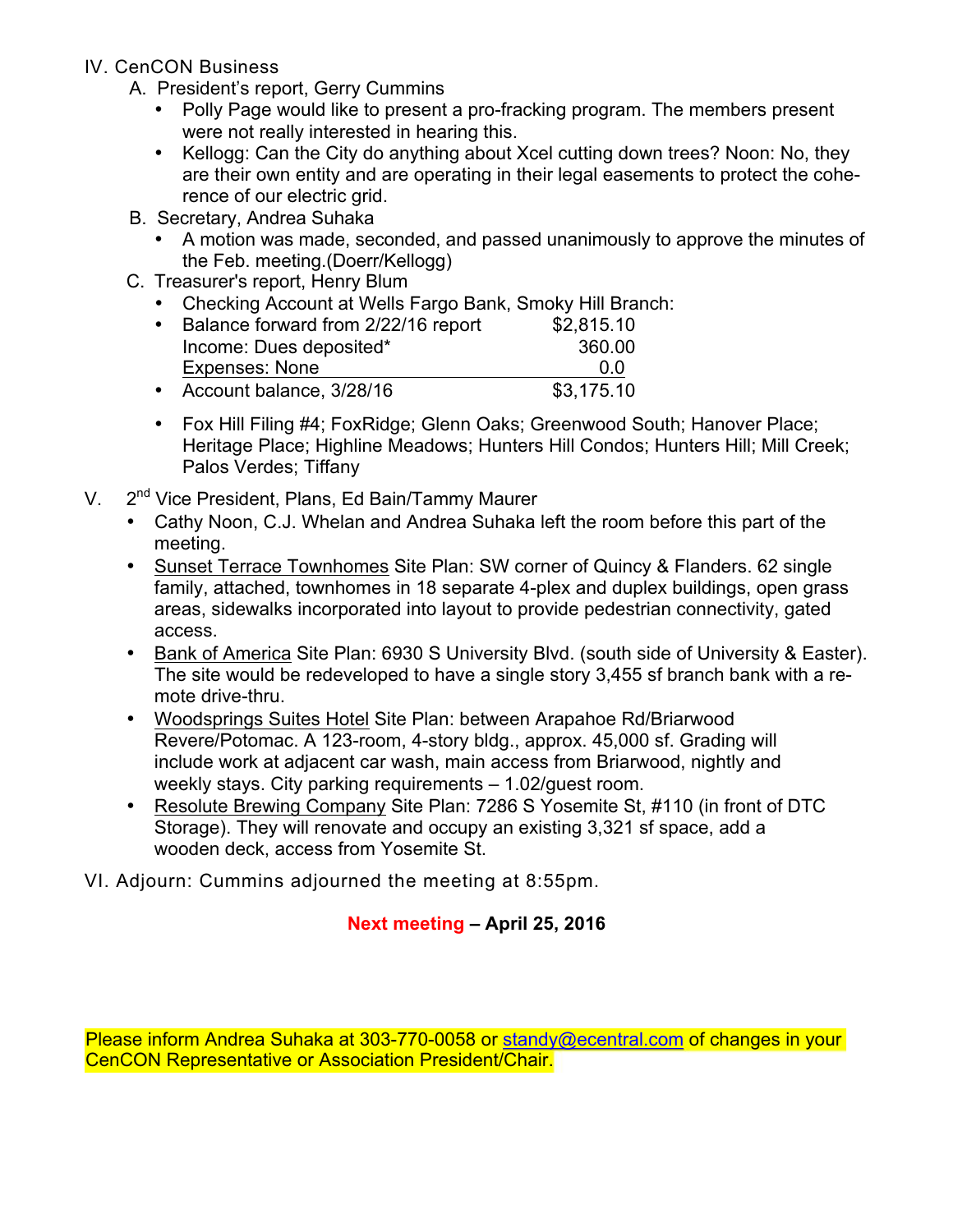

#### **CENCON MEETING –March 28, 2016 PLAN REVIEW SUBMITTALS AND COMMENTS**

1. Sunset Terrace Townhomes Site Plan: SW corner of Quincy & Flanders. 62 single family, attached, townhomes in 18 separate 4-plex and duplex buildings, open grass areas, sidewalks incorporated into layout to provide pedestrian connectivity, gated access. •

CenCON had the following comments:

- Are the radii around the townhomes able to handle trash trucks? (I expect fire dept. will review this, as well)
- How will the most southern access be built so vehicles won't use this driveway for ingress?
- Is there a way to make the sidewalks wider so two wheelchairs can pass one another?
- Even though the visitor parking spaces meet requirements as stated on Sheet 1, could more guest spaces be added? Also, we could no find 37 spaces.
- Exterior looks compatible.
- 2. Bank of America Site Plan: 6930 S University Blvd. (SE side of University & Easter). The site would be redeveloped to have a single story 3,455 sf branch bank with a remote drive-thru. •

CenCON had the following comments:

- One of our plan reviewers questioned safety (crime issues) with trees near the ATM.
- Don't see that the sewer line connecting to main.
- 3. Woodsprings Suites Hotel Site Plan: between Arapahoe Rd/Briarwood Revere/Potomac. A 123-room, 4-story bldg, approx. 45,000 sf. Grading will include work at adjacent car wash, main access from Briarwood, night-ly and weekly stays. City parking requirements – 1.02/guest room. •

CenCON had the following comments:

- Encourage proposed development to provide wider walk paths on their property. They show 4' which is very narrow for two wheelchairs.
- Encourage developer to provide an area where vehicles can unload. Extended Stay in Greenwood Village does not provide this, and for patrons that arrive late at night, this becomes a safety issue. It appears there are a few extra parking spots, over from what is required, that could be used for short term loading areas.
- There is a demand for this type of hotel in this area. The area is not necessarily very quiet, but is a good location as there are many amenities within walking distance for patrons.
- 4. Resolute Brewing Company Site Plan: 7286 S Yosemite St, #110 (in front of DTC Storage). They will renovate and occupy an existing 3,321 sf space, add a wooden deck, access from Yosemite St.